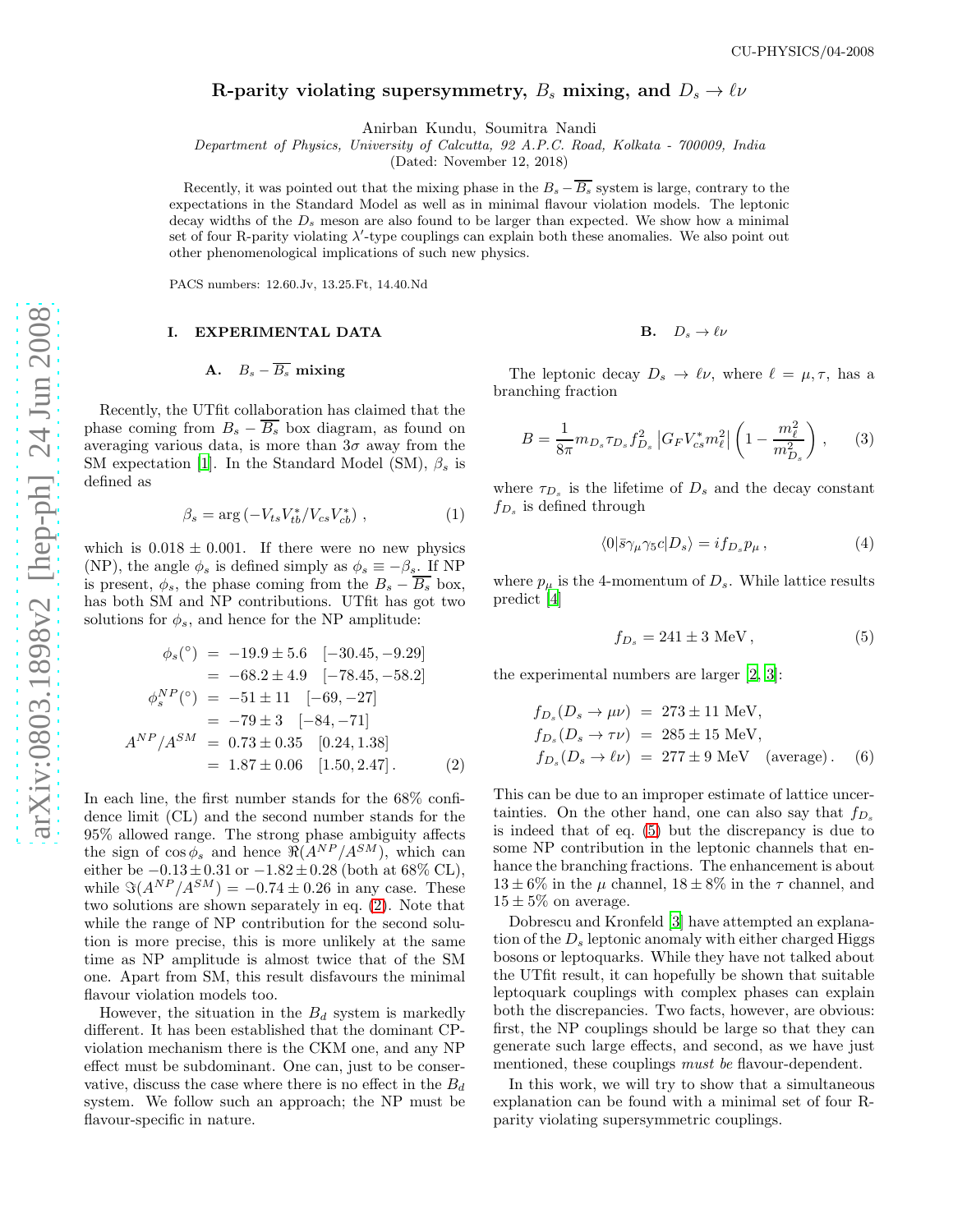#### II. R-PARITY VIOLATION

The discrete symmetry, R-parity, is defined as  $(-1)^{3B+L+2S}$  where B, L and S are the baryon number, lepton number, and spin of the particle respectively. This is 1 for all particles and −1 for all sparticles. While one can demand the conservation of R-parity ad hoc, it is possible to write R-parity violating (RPV) terms in the superpotential. To forbid proton decay, one has to consider either baryon-number or lepton-number violating RPV couplings. For our case, we will consider leptonnumber violating  $\lambda'$ -type couplings, since the interaction involves both quarks and leptons. The Lagrangian, in terms of component fields, is given by

<span id="page-1-0"></span>
$$
\mathcal{L}_{LQD} = \lambda'_{ijk} \left[ \tilde{\nu}_{iL} \bar{d}_{kR} d_{jL} + \tilde{d}_{jL} \bar{d}_{kR} \nu_{iL} + (\tilde{d}_{kR})^* \bar{\nu}_{iR}^c d_{jL} - \tilde{e}_{iL} \bar{d}_{kR} u_{jL} - \tilde{u}_{jL} \bar{d}_{kR} e_{iL} - (\tilde{d}_{kR})^* \bar{e}_{iR}^c u_{jL} \right] + h.c. \tag{7}
$$

Let us consider four  $\lambda'$ -type couplings,  $\lambda'_{i12}$  and  $\lambda'_{i23}$ , where  $i = 2, 3$ , to be nonzero. This is a *minimal ansatz* that can explain the data while keeping all other experimental constraints intact. However, while such an ansatz can only be motivated from the data, let us also note that all the R-parity violating couplings are, to start with, free parameters of the model. At the same time, we keep all other RPV couplings to be zero at the weak scale. The nonzero couplings are assumed to be generated at the GUT scale in the quark mass basis, so that they are not further rotated and the constraints from neutrino masses would be weaker (the so-called 'no-mixing' scenario of [\[5\]](#page-3-4)). If these GUT scale couplings are taken to be in the flavour basis, the running from  $M_{GUT}$  to  $M_Z$  would introduce nonzero values of other couplings in the mass basis because of the nontrivial mixing through the CKM elements. With a plethora of couplings at the weak scale, neutrino mass constraints would severely restrict the values of the input set, making them uninterestingly small.

In the 'no-mixing' scenario, the upper limit for all these couplings at the  $m_Z$  scale is about 0.39 [\[5\]](#page-3-4). However, the product  $\lambda'_{i12}\lambda'^{*}_{i23}$  is constrained from  $B_s - \overline{B_s}$  mixing [\[6\]](#page-3-5): the upper limit on its magnitude is  $5.16 \times 10^{-2}$ . If the coupling is complex, the real part can be as large as  $7.56 \times 10^{-2}$ . All the bounds are for 100 GeV sleptons, and scale as  $\lambda' \lambda'/M^2$ .

One can also take a bottom-up approach and consider a model where only these four  $l'$  couplings are nonzero at  $M_Z$ , not caring about the physics at the GUT scale. In the scenarios where there is mixing either in the upquark sector (the rotation matrices for the right- and leftchiral down quark fields are unity) or in the down-quark sector, such an arrangement at the weak scale will need considerable manipulation of the GUT scale couplings, and there is a high chance that the constraints coming from neutrino phenomenology will not be satisfied. For a detailed phenomenological analysis of such scenarios, we refer the reader to references [\[7,](#page-3-6) [8\]](#page-3-7). Here we stick, for a concrete realization, to the so-called 'no-mixing' scenario. Whether one can generate neutrino masses and mixing through two-loop effects of the said couplings is under investigation [\[9](#page-3-8)].

Let us mention here that the minimal set is actually three and not four; one must have  $\lambda'_{223}$  and  $\lambda'_{323}$  to explain  $D_s \to \mu \nu$  and  $D_s \to \tau \nu$  respectively, and either  $\lambda'_{212}$  or  $\lambda'_{312}$  which, in conjunction with the  $\lambda'$  coupling with the same leptonic index, would contribute to the  $B_s-\overline{B_s}$  mixing. However, to keep the couplings symmetric, we will consider both  $\lambda'_{212}$  and  $\lambda'_{312}$  to be present.

#### III. EXPLANATION OF  $D_s$  BRANCHING RATIO

Let us first consider the  $\lambda'_{i23}$  couplings. The leptonic index  $i$  can be 2 or 3. The relevant four-fermi interaction can be obtained by contracting the  $b_R$  field in the third and the sixth terms of eq. [\(7\)](#page-1-0). Thus, both  $\mu\nu_{\mu}$  and  $\mu\nu_{\tau}$ can occur as final states. Only the former will interfere with the SM amplitude; the second one should be added incoherently. The product carries a minus sign. The  $(S-P) \otimes (S+P)$  gives  $-\frac{1}{2}(V-A) \otimes (V+A)$  under Fierz reordering. The two charge-conjugated spinors should be replaced by ordinary spinors; that involves another flip of position and the third minus sign (also,  $V+A$  changes to  $V - A$ ). Finally, the internal propagator is scalar and not a vector like SM; that brings in the fourth minus sign. Altogether, the SM and the NP come with same sign and the interference is positive, so the branching fraction should increase. However, note that we have to include both neutrino flavours. The product  $|\lambda'_{223}|^2$  is always positive;  $\lambda'_{223}\lambda'^{*}_{323}$  can come with a complex phase, but since this is incoherently added, the phase cancels out in the amplitude squared. The same applies for a  $\tau\nu$  final state.

Note that  $\lambda'_{i22}$  type couplings are highly suppressed from neutrino mass ( $\sim 10^{-5}$ ) [\[5](#page-3-4)], and  $\lambda'_{i21}$  does not resolve the  $B_s - \overline{B_s}$  anomaly.

Since the neutrino flavour is not detected, we may replace  $|G_F V_{cs}^*|^2$ , for  $D_s \to \mu \nu$ , by

$$
\left| G_F V_{cs}^* + \frac{1}{\sqrt{2} m_{\tilde{b}_R}^2} C_{A22}^{\mu} \right|^2 + \left| \frac{1}{\sqrt{2} m_{\tilde{b}_R}^2} C_{A23}^{\mu} \right|^2 , \quad (8)
$$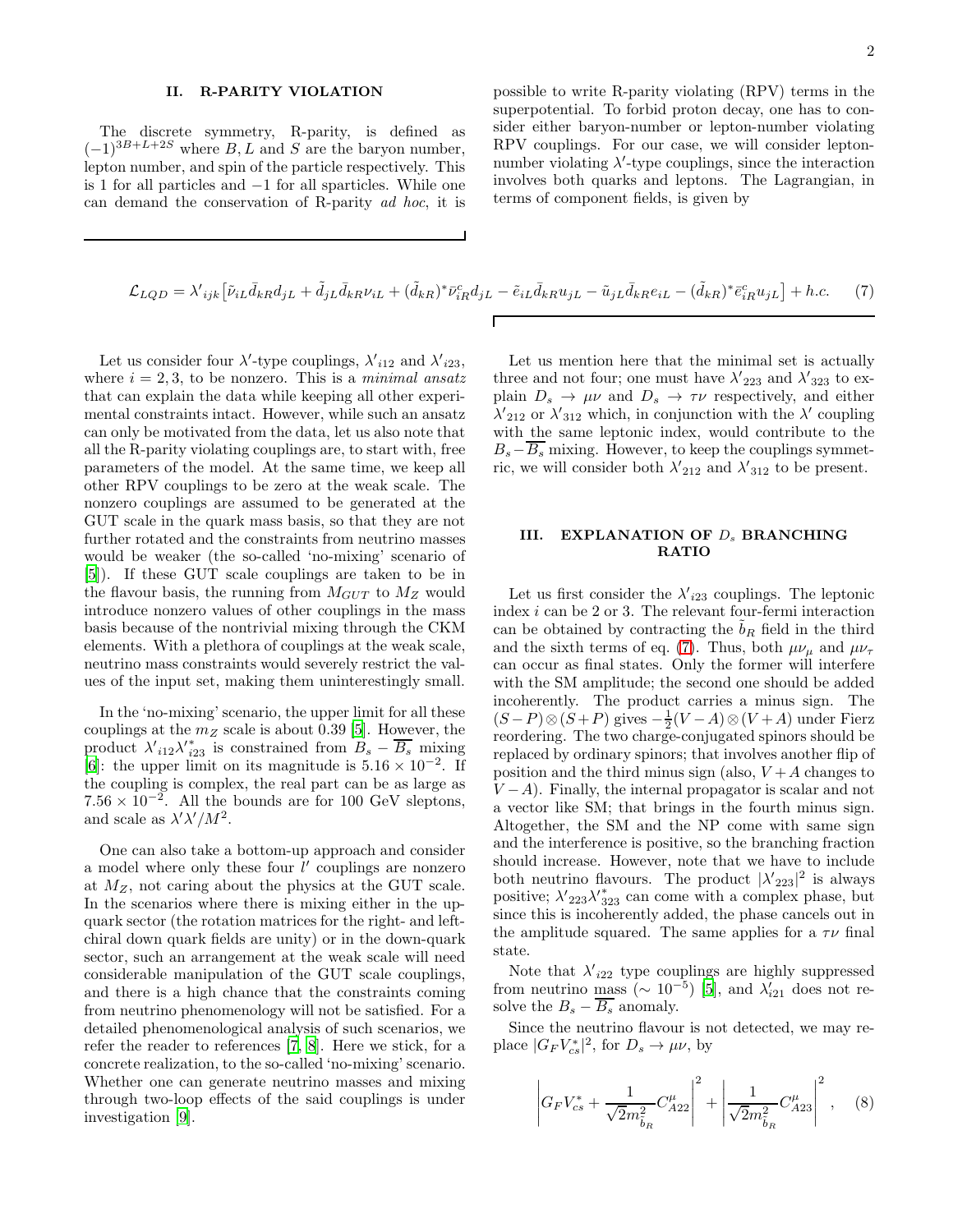

FIG. 1: The effect of the R-parity violating couplings  $\lambda'_{223}$ and  $\lambda'_{323}$  on  $D_s \to \mu(\tau)\nu$ . The upper (lower) horizontal line is the  $1\sigma$  lower limit for the percentage enhancement of  $D_s \rightarrow$  $\tau\nu(D_s \to \mu\nu)$ . The vertical line shows the SPS1a limit of 0.39 (see text). The curved lines are drawn for different values of  $m_{\tilde{b}_R}$ , as shown in the plot. We have assumed  $\lambda'_{223} = \lambda'_{323}$ , and both real.

where

$$
C_{A22}^{\mu} = \frac{1}{4} |\lambda'_{223}|^2, \quad C_{A23}^{\mu} = \frac{1}{4} \lambda'_{223} \lambda'^*_{323} . \tag{9}
$$

The leptonic indices 2 and 3 are to be interchanged for  $D_s \rightarrow \tau \nu$  decay.

Let us assume  $\lambda'_{223} = \lambda'_{323}$ , both being real. The contribution to  $D_s$  leptonic width depends on the mass of  $b_R$ . We have shown in figure 1 how the branching fraction gets enhanced for three values of  $m_{\tilde{b}_R}$ . To saturate the upper bound, the required value of  $m_{\tilde{b}_R}$  is too small and is already ruled out by the Tevatron experiments.

One may argue that squarks lighter than 300 GeV are hardly allowed. We would like to point out that the propagator is a right-handed bottom squark, which may be light for large  $\tan \beta$ . Also, let us note how the bound of  $|\lambda'_{i23}| < 0.39$  arose. The need to prevent tachyonic sneutrinos even at the GUT scale forces an inequality between  $\lambda'_{ijk}$  and the GUT scale input parameters  $M_0$ ,  $M_{1/2}$ , tan  $\beta$ , and  $A_0$  [\[10\]](#page-3-9). The maximum value at the GUT scale is driven by the input parameters; for the set known as SPS1a, this comes out to be about 0.13. When run down at the  $M_Z$  scale, the coupling increases threefold and the bound becomes 0.39. One can easily relax this bound for other choices of the GUT scale input parameters; thus, even with a larger value of  $m_{\tilde b_R}$  one can reach the 68% CL lower limit of  $D_s \to \tau \nu$ . This is shown in Fig. 1. It is nevertheless clear that one requires rather large values of  $\lambda'_{i23}$  to explain the present data; more precise lattice results are, therefore, eagerly awaited.

#### IV. EXPLANATION OF  $B_s$  MIXING PHASE

The product  $\lambda'_{i23}\lambda'^*_{i12}$  contributes in the  $B_s - \overline{B_s}$  box, with two *i*-type sleptons, a charm, and an up quark flowing in the loop; it can also be leptons and squarks. Let us assume all sleptons degenerate at 100 GeV and all squarks degenerate at 300 GeV (the box amplitude is controlled by the slepton diagram, so the exact value of the squark mass is irrelevant). For simplicity (and without losing any generality), we will assume  $\lambda'_{212}\lambda'_{223} =$  $\lambda'_{312}\lambda'_{323}$ , in both magnitude and the weak phase. One can consider the phase to be associated with the  $\lambda'_{i12}$ coupling. The relevant formulae can be obtained from [\[11\]](#page-3-10).

We find that (i)  $A_{NP}/A_{SM}$  can at most go upto 38%, above that, the constraint  $\Delta M_s = 17.77 \pm 0.12 \text{ ps}^{-1}$  [\[12](#page-3-11)] is violated; (ii) the phase coming from the box can lie in the  $68\%$  allowed range of UTfit, namely,  $[-14.3^\circ, -25.5^\circ]$ ; (iii) there are two allowed regions where this can happen, viz.,  $|\lambda'_{212}\lambda'_{223}| \in [0.002, 0.004], [0.014, 0.019].$ 

Note that we have assumed both  $\lambda'_{212}$  and  $\lambda'_{312}$  to be nonzero (and equal). If only one of them is nonzero, the allowed range would have been enhanced by a factor of four (the two RPV amplitudes add coherently).

One might note that the charged Higgs  $H^+$ , present in any supersymmetric model, can in principle affect the leptonic branching ratios of  $D_s$  [\[13\]](#page-3-12). However, we would consider the parameter space where such effects are minimal (since the effects go in the opposite direction, it would result in a more serious tension between theory and experiment, and hence one would need larger values of the R-parity violating couplings). This can happen, for example, in the low  $\tan \beta$  region.

#### V. MORE FEATURES

Contracting the slepton index, we get the decay  $b \rightarrow$ cus. However, these couplings do not generate  $b \to u\bar{c}s$ . So only  $B_s \to D_s^- K^+$  and not  $B_s \to D_s^+ K^-$  will be affected. Thus, the method for the determination of the angle  $\gamma$  of the Unitarity Triangle (UT) based on the simultaneous study of  $B_s(\overline{B_s}) \to D_s^{\pm} K^{\mp}$  will be affected. The same is true for the  $B \to DK$  modes. On the other hand,  $\gamma$  determined from channels that are not affected by these RPV couplings will yield the true phase of  $V_{ub}$ . A signature for this hypothesis would then be to compare the measurements of  $\gamma$  from these channels.

The above discussion shows that the  $B_s - \overline{B_s}$  mixing box will have an absorptive part. As has been discussed in [\[14\]](#page-3-13), such new absorptive parts bypass the Grossman theorem [\[15\]](#page-3-14) of reduction of  $\Delta\Gamma$ , the width difference of two  $B_s$  mass eigenstates, in the presence of new physics. Unfortunately, we find that the effect is too small to be detected over the SM uncertainty in  $\Delta\Gamma_s$  [\[16\]](#page-3-15), so the result is consistent with the experimental number [\[17\]](#page-3-16).

If we contract the sneutrino instead of the charged slepton, the decay process is  $b \to s\bar{d}s$ . Such  $\Delta B = 1$ ,  $\Delta S = 2$ decays are extremely suppressed in the SM. However, this can now occur with a branching ratio that should be in the range of LHC-B. One can have, for example, the decay  $B^+ \to K^{*0}K^+$  and then  $K^{*0} \to K^+\pi^-$ .